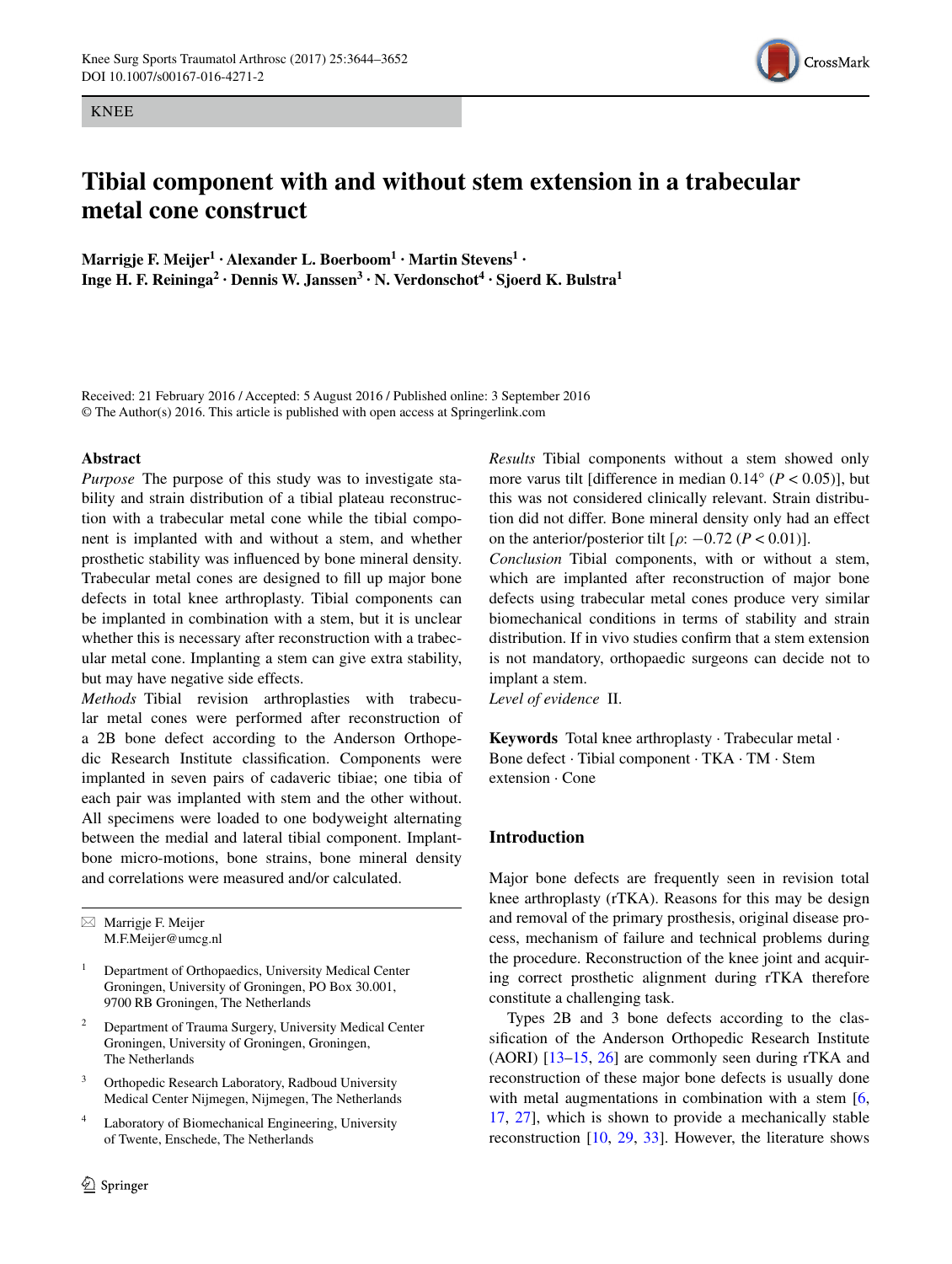that a stem may cause increased stress at the distal part of the stem and a decrease in stress at the proximal part [\[9](#page-7-2)]. If enhanced stress-shielding occurs, adverse bone remodelling may follow in the long term, possibly infuencing component fxation and inducing fractures [[5,](#page-7-3) [22](#page-8-7), [36](#page-8-8)]. Another disadvantage of the use of stems is elevated stress at the tip of the stem, which is associated with pain, lower post-operative clinical outcome and increased risk of periprosthetic fracture [[1\]](#page-7-4).

Trabecular metal (TM) cones [\[7](#page-7-5), [8](#page-7-6)] are a relatively new option for reconstruction of major bone defects during TKA. TM, made from tantalum, is reported to be biocompatible, corrosion-resistant and highly porous, with an average pore diameter of approximately 400 μm  $[2, 23]$  $[2, 23]$  $[2, 23]$  $[2, 23]$  $[2, 23]$ . Because of the porous structure ingrowth is encouraged when used uncemented, while fxation is solid when used with bone cement [\[4](#page-7-8)]. TM cones are available in various designs and sizes, in order to adjust to the type and size of the defect and bone. Several studies have shown good short-term functional results with evidence of osseointegration when a TM cone was used [\[11](#page-7-9), [16](#page-8-10), [20,](#page-8-11) [21,](#page-8-12) [25,](#page-8-13) [30](#page-8-14), [35](#page-8-15)]. Tibial TM cones are designed to be impacted into the proximal tibia, to allow for osseous ingrowth and provide proximal support. After reconstruction of the proximal tibia, the tibial component is cemented in this cone and usually implanted with a stem. However, whether a stem is mandatory when a TM cone is used has not been investigated yet. A tibial TM cone is designed to enhance the carrying capacity of the metaphyseal bone of the proximal tibia, thereby rendering a situation as in a primary arthroplasty. Hence, a stem under the tibial component might not be needed to provide mechanical stability in combination with a tibial TM cone. Moreover, without use of a stem proximal stress-shielding may be reduced and it would save the costs of the stem.

The purposes of this study are thus to investigate stability and strain distribution of tibial reconstructions with a tibial component with and without a stem cemented on a TM cone. Additionally, it was investigated whether prosthetic stability was likely to be infuenced by bone mineral density (BMD).

## **Materials and methods**

A cadaveric study was conducted in which seven pairs of fresh-frozen tibial bones [four males and three females, mean age 82 years (range 70–89)] were disarticulated at the ankle and stripped of all soft tissues. The distal ends of the tibiae were potted in bone cement. Bone mineral density (BMD) of the tibiae was determined using a calibrated CT scan and in-house software (DCMTK). Two spherical volumes of interest with a diameter of 11.4 mm in the medial

and lateral proximal tibia were selected for the measurements. The averaged BMD of these two regions was later used to assess whether there was any effect of BMD on the biomechanical output parameters.

In each tibia, bone cuts were made as if a primary knee prosthesis was to be placed. Secondly, an AORI type 2B defect [\[15](#page-8-1)] was created. On both the lateral and medial sides of the posterior rim of the tibia, a defect of approximately 1  $\text{cm}^3$  was made. Furthermore, the proximal tibia was excochleated to simulate cancellous bone loss and the anteromedial rim was damaged, so fnally a standard tibial component could not be ft stable on the cut surface, as demonstrated in Fig. [1a](#page-2-0). In this way, the situation after removal of the primary prosthesis was simulated. The bone defect was frst created in one cadaveric bone and served as a reference to create similar bone defects in the other cadaveric bones. For each pair of tibiae, one tibia was reconstructed using a porous tantalum metaphyseal full tibial cone [Trabecular Metal (TM), Zimmer Inc., Warsaw, IN, USA]. After this reconstruction a NexGen® tibial component was implanted with a 100-mm press-ft stem extension (Zimmer Inc., Warsaw, IN, USA) and provided with a polyethylene insert [Legacy posterior stabilised (LPS) fex, 10–12 mm; Zimmer Inc., Warsaw, IN, USA]. The other tibia was reconstructed using the same TM cone and Nex-Gen® tibial component and polyethylene insert, but no stem extension was used. All tibial components were cemented using bone cement (Refobacin<sup>®</sup> revision bone cement with clindamycin and gentamicin, Biomet Inc., Warsaw, IN, USA). Only the proximal part of the tibial component up to the connection of the stem was cemented. As bone ingrowth is impossible in this model and TM cones are frequently implanted using bone cement in clinical practice, the TM cones were also fxed by using bone cement in our experimental set-up (Fig. [1\)](#page-2-0). Preparation of the tibiae and implantation of the components was performed by one orthopaedic surgeon (ALB). Allocation of whether the left or the right tibia was implanted with a stem was randomised by using a computer-generated list.

The next step was to test the cadaveric reconstructions for stability. RSA was used to determine migration and rotation of the components. Seven tantalum pellets (0.8 mm diameter) were glued to the tibial component and six tantalum pellets were placed into the shaft of the proximal and distal tibia in standard positions (Fig. [2](#page-2-1)). The tip of the polyethylene insert was chosen as the origin of the coordinate system relative to which rotations and translations of the component were expressed. Stereoradiograms of the medially and laterally loaded situations were made before loading and after 10,000 loading cycles. The radiograms were digitised manually and analysed using RSA software (RSA-CMS, Medis, Leiden, The Netherlands). In a previously conducted knee study, the estimated error for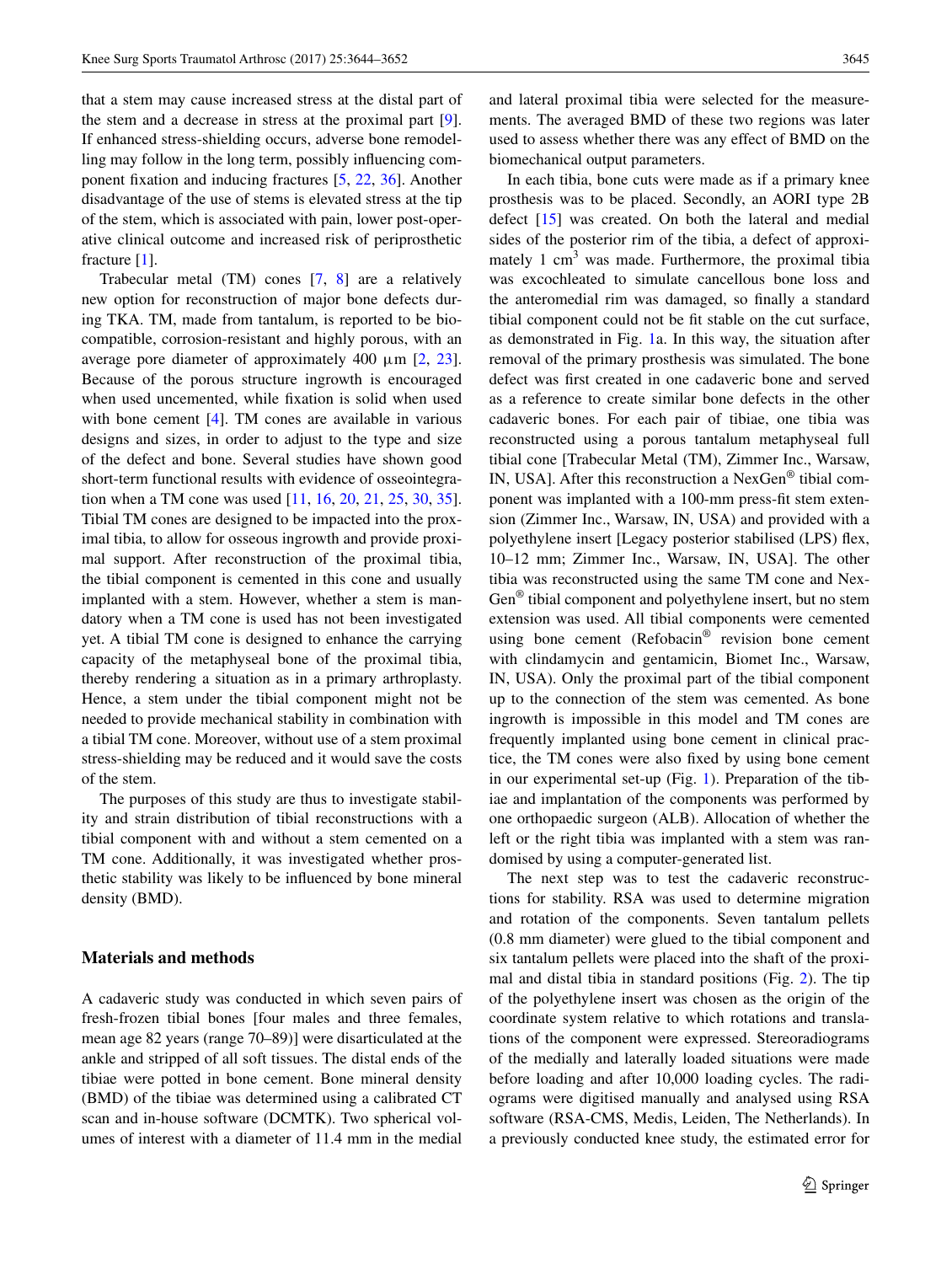

**Fig. 1 a** An example of the created bone defect. **b** Reconstruction of a bone defect using a trabecular metal cone

<span id="page-2-0"></span>

<span id="page-2-1"></span>**Fig. 2** Schematic representation of the locations of the tantalum pellets and strain gauges. The *black dots* represent the tantalum pellets and the *green rectangles* represent the strain gauges

the same RSA analysis was less than 50 µm for repeated measurements, with a standard deviation of 0.1 mm [\[3](#page-7-10)]. Endpoints of the RSA were translation and rotation along the *X*-, *Y*- and *Z*-axes. Translations along these axes were defned as medial/lateral translation, superior/inferior translation and anterior/posterior translation, respectively. Rotations along the *X*-, *Y*- and *Z*-axes were defned as anterior/ posterior tilt, internal/external rotation and varus/valgus tilt, respectively. Total translation (TT) was also calculated using the following equation:  $TT = \sqrt{x^2 + y^2 + z^2}$  [\[32](#page-8-16)]. The TT can be considered as a close equivalent to maximum total point motion (MTPM) [\[32](#page-8-16), [34\]](#page-8-17). We calculated the TT because the MTPM was not calculated with the RSA software used in this study.

To evaluate strain distributions between the tibiae with and without stem, seven strain gauges (type YFLA-5, Tokyo Sokki Kenkyujo Co., Ltd., Tokyo) were used. The gauges were positioned horizontally on the cortex 15 mm under the tibial component at the medial, anterior and lateral side, and vertically at the connection of the TM cone to the stem and 5 mm proximally of the tip of the stem on the medial and lateral sides (Fig. [2\)](#page-2-1). The contralateral tibia served as reference for the tibiae in which no stem was used. All strain gauges were connected to an amplifer and a computer to record data using monitoring software (quickDAQ 1.5.0.6, Data Translation, Inc, Marlboro, MA, USA). Strain was recorded during the entire loading session of 10,000 cycles.

The tibiae were clamped into a testing machine (MTS, model 458020, MTS Systems Corporation, Minneapolis, MN, USA) with the tibial plateau parallel to the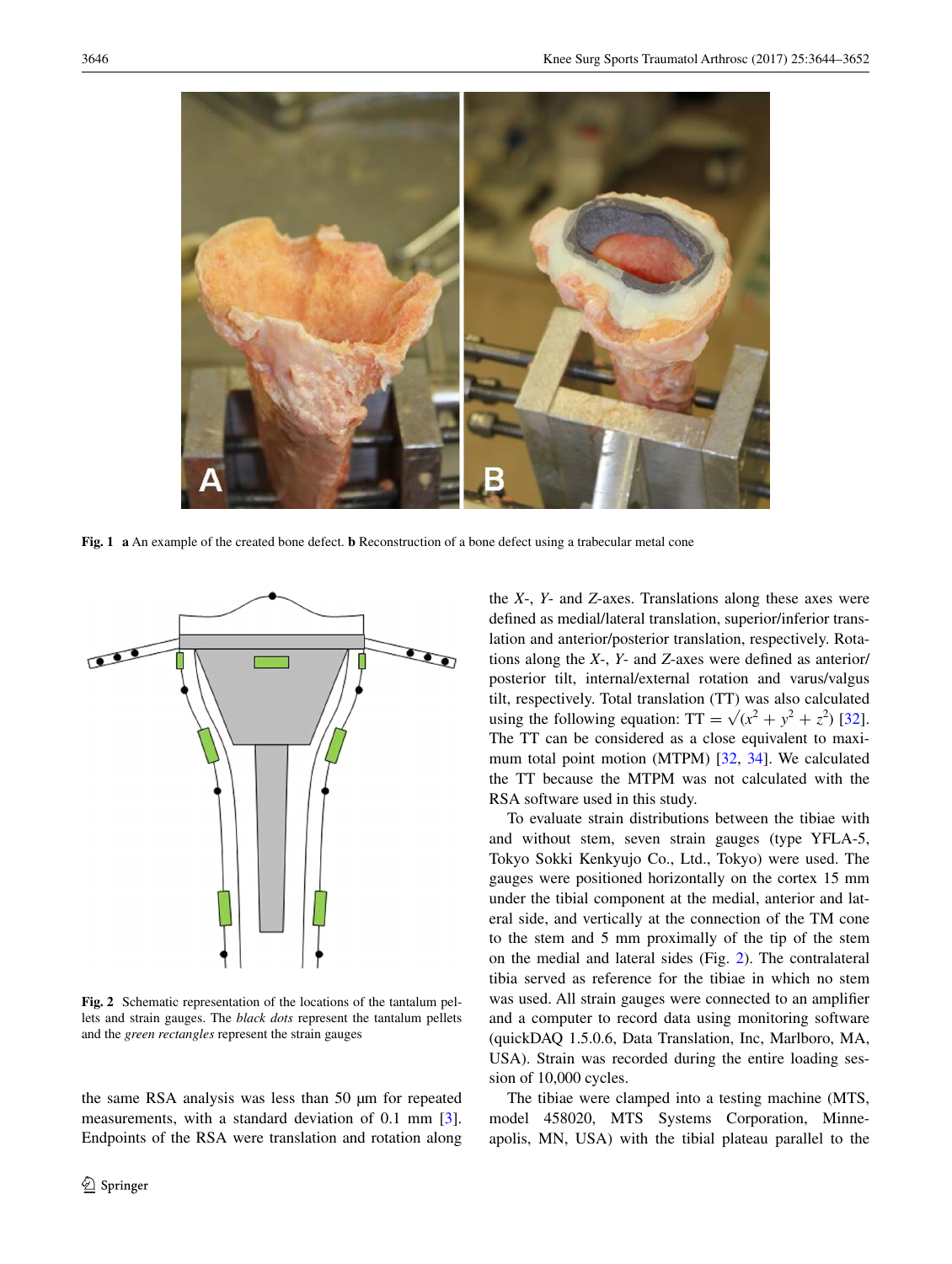

**Fig. 3** Experimental set-up

<span id="page-3-0"></span>working bench (Fig. [3](#page-3-0)). A unicondylar axial load alternating between the medial and lateral parts of the tibial plateau was performed. The load cycled between zero and 700 N at a frequency of 1 Hz in a series of eight loading cycles, i.e. the medial and lateral parts of the tibial plateau were both loaded eight times, thus applying varus–valgus stress to test for maximal instability of the reconstruction. A previous study at the same institution was conducted with the same set-up [\[24](#page-8-18)].

In accordance with regulations of the Medical Ethical Review Board of University Medical Center Groningen, ethical approval for this study was not indicated since the study was performed using cadaveric bones.

## **Statistical analyses**

<span id="page-3-1"></span>All statistical analyses were performed using the PASW soft ware package (version 19, SPSS, Chicago). Potential differences between the two groups in rotation, translation and TT for both the medially and laterally loaded situations after 10,000 cycles were investigated using the paired Wilcoxon

|                         | Table 1 Median, minimal and maximal rotations and translations in the three axes and total translation (TT) after 10,000 cycles |                |         |      |         |         |                               |         |                            |                                |      |         |                   |         |      |                |          |
|-------------------------|---------------------------------------------------------------------------------------------------------------------------------|----------------|---------|------|---------|---------|-------------------------------|---------|----------------------------|--------------------------------|------|---------|-------------------|---------|------|----------------|----------|
| Anterior/posterior tilt |                                                                                                                                 |                |         |      |         |         |                               |         | Internal/external rotation |                                |      |         | Varus/valgus tilt |         |      |                |          |
| Stem/no stem            |                                                                                                                                 | Loading        | Median  | Min  |         | Max     | P value                       | Median  | Min                        |                                | Max  | P value | Median            | Min     |      | Max            | P value  |
| Stem                    |                                                                                                                                 | Medially       | 0.08    |      | 0.04    | 0.53    |                               | $-0.01$ | $-0.42$                    |                                | 0.04 |         | $-0.07$           | $-0.19$ |      | $\overline{1}$ |          |
| No stem                 |                                                                                                                                 | Medially       | $-0.06$ |      | $-1.38$ | 0.33    | n.s.                          | 0.05    | $-0.16$                    |                                | 0.18 | n.s.    | 0.06              | $-0.36$ |      | 0.74           | n.s.     |
| Stem                    |                                                                                                                                 | Laterally      | 0.06    |      | $-0.11$ | 0.24    |                               | 0.02    | $-0.26$                    |                                | 0.09 |         | $-0.05$           | $-0.16$ |      | 0.04           |          |
| No stem                 |                                                                                                                                 | Laterally      | $-0.00$ |      | $-1.39$ | 0.34    | n.s.                          | 0.09    | $-0.17$                    | 0.39                           |      | n.s.    | 0.09              | $-0.09$ |      | 0.79           | $<0.05*$ |
|                         | Medial/lateral translation                                                                                                      |                |         |      |         |         | Superior/inferior translation |         |                            | Anterior/posterior translation |      |         |                   | Ë       |      |                |          |
| Stem/no<br>stem         | Loading                                                                                                                         | Median         | Min     | Max  | P value | Median  | Min                           | Max     | P value                    | Median                         | Min  | Max     | P value           | Median  | Min  | Max            | P value  |
| Stem                    | Medially                                                                                                                        | 0.07           | $-0.06$ | 0.23 |         | 0.19    | $-0.18$                       | 0.49    |                            | 0.14                           | 0.43 | $-0.13$ |                   | 0.35    | 0.13 | 0.62           |          |
| No stem                 | Medially                                                                                                                        | $-0.01$        | $-0.24$ | 0.38 | n.s.    | $-0.00$ | $-0.32$                       | 0.97    | n.s.                       | 0.05                           | 0.26 | $-0.17$ | n.s.              | 0.36    | 0.06 | 0.98           | n.s.     |
| Stem                    | Laterally                                                                                                                       | $\overline{0}$ | $-0.17$ | 0.16 |         | 0.06    | $-0.32$                       | 0.21    |                            | 0.03                           | 0.31 | $-0.19$ |                   | 0.34    | 0.01 | 0.43           |          |
| No stem                 | Laterally                                                                                                                       | $-0.19$        | $-0.29$ | 0.23 | n.s.    | 0.04    | $-0.26$                       | 0.13    | n.s.                       | 0.01                           | 0.34 | $-0.27$ | n.s.              | 0.29    | 0.19 | 0.71           | n.s.     |
|                         | Rotation is stated in degrees $(°)$ and translation in mm                                                                       |                |         |      |         |         |                               |         |                            |                                |      |         |                   |         |      |                |          |
| n.s. not significant    |                                                                                                                                 |                |         |      |         |         |                               |         |                            |                                |      |         |                   |         |      |                |          |
|                         | * Significant difference                                                                                                        |                |         |      |         |         |                               |         |                            |                                |      |         |                   |         |      |                |          |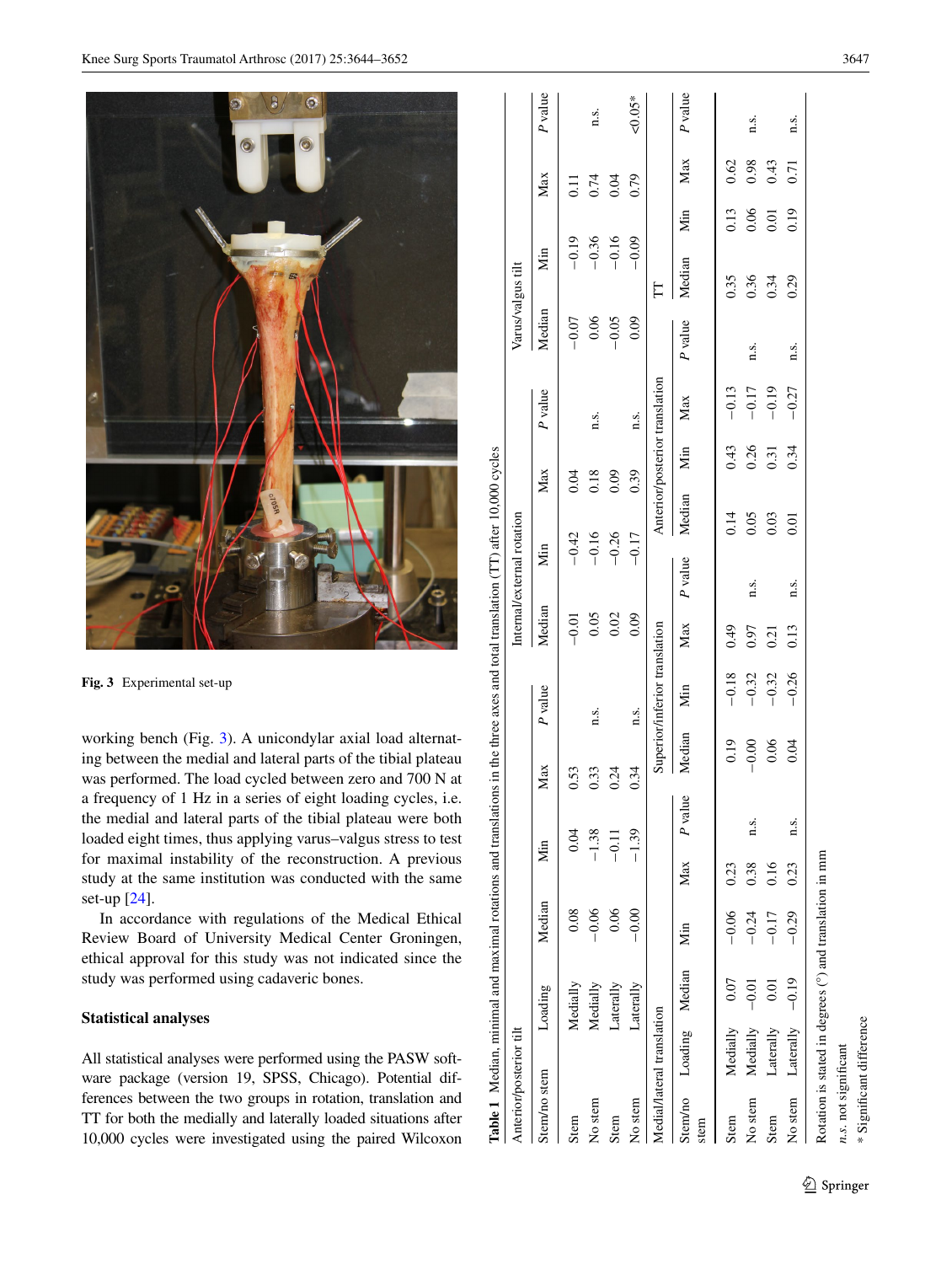signed-rank test. The absolute differences between the medially and laterally loaded RSA measurements and the TT for these differences were also compared between the two groups using the paired Wilcoxon signed-rank test. We hypothesised that the difference in rotation or translation between the medially and laterally loaded stereoradiograms may serve as a measure of instability of the construction. The paired Wilcoxon signed-rank test was also used to compare the minimal and maximal strains at the different levels between the tibiae with and without stem. The difference between the minimal and maximal strains per level in the last 32 cycles (equal to four alternating confgurations of medial and lateral load) of the loading session was also compared. Spearman's correlation coefficient  $(\rho)$  was used to determine the correlation between bone mineral density and the differences in rotation, translation and TT between the medially and laterally loaded situations. The correlation coefficients were interpreted according to the benchmarks described by Domholdt [\[12](#page-7-11)]: *ρ* 0.90–1.00 represents a very strong correlation, 0.70–0.89 a strong correlation, 0.50–0.69 moderate, 0.26–0.49 weak and 0.00–0.25 little if any correlation [\[12](#page-7-11)]. A *P* value <0.05 was considered to indicate statistical signifcance.

## **Results**

Implanting the prosthetic material caused a fissure in one of the proximal tibiae. During loading, the proximal part of this tibia broke off. This tibia and the matching contralateral tibia were therefore excluded from further analysis. None of the other tibial components migrated visually during the loading sessions; hence, data of six pairs of tibiae were used for further analysis.

No signifcant differences were found for anterior/ posterior tilt or internal/external rotation between both groups after 10,000 cycles (Table [1](#page-3-1)). For varus/valgus tilt, a minimal yet signifcant difference was found for the laterally loaded RSA measurements. The group without a stem showed more varus tilt than the group with a stem after 10,000 cycles ( $P = 0.046$ ). No significant difference was found for the medially loaded RSA measurements (Table [1](#page-3-1)). Translation in the three directions and TT showed no signifcant differences between the two groups (Table [1](#page-3-1)). When comparing the medially and laterally loaded stereoradiograms after 10,000 cycles, no signifcant differences in rotation or translation in any of the three directions were found (Table [2](#page-4-0)). TT did not show any signifcant differences between the two groups when comparing the medially and laterally loaded RSA measurements (Table [2\)](#page-4-0).

A similar strain pattern was found for all strain gauges. Neither minimal strains (dip of line chart) nor maximal strains (peak of line chart) showed any signifcant difference between both groups for any of the locations (proximally, connection of cone to the stem or distally) (Table [3](#page-5-0)). No signifcant differences were found regarding the difference between the minimal and maximal strains (differences between peak and dip of line chart) between the two groups (Table [4\)](#page-6-0).

Mean BMD of the cadavers was  $115 \text{ mg/mm}^3$  (SD 64; range 30–213). The tibia that fractured during loading had a BMD of 113 mg/mm<sup>3</sup>. As mentioned earlier, this tibia and the matching contralateral tibia were excluded from further analysis. The correlation between the BMD and the difference between the medially and laterally loaded RSA measurements for anterior/posterior tilt was strong ( $\rho$ : -0.72,

<span id="page-4-0"></span>**Table 2** Median, minimal and maximal differences between the medially and laterally loaded RSA measurements after 10,000 cycles for rotations and translations in the three axes and total translation (TT)

|                                | Stem/no stem | Median | Minimum | Maximum | $P$ value |
|--------------------------------|--------------|--------|---------|---------|-----------|
| Anterior/posterior tilt        | <b>Stem</b>  | 0.11   | 0.01    | 0.29    |           |
| Anterior/posterior tilt        | No stem      | 0.01   | 0.00    | 0.58    | n.s.      |
| Internal/external rotation     | Stem         | 0.06   | 0.01    | 0.18    |           |
| Internal/external rotation     | No stem      | 0.20   | 0.09    | 0.34    | n.s.      |
| Varus/valgus tilt              | Stem         | 0.10   | 0.00    | 0.23    |           |
| Varus/valgus tilt              | No stem      | 0.13   | 0.05    | 0.38    | n.s.      |
| Medial/lateral translation     | <b>Stem</b>  | 0.12   | 0.04    | 0.33    |           |
| Medial/lateral translation     | No stem      | 0.17   | 0.05    | 0.61    | n.s.      |
| Superior/inferior translation  | <b>Stem</b>  | 0.25   | 0.01    | 0.58    |           |
| Superior/inferior translation  | No stem      | 0.20   | 0.02    | 1.24    | n.s.      |
| Anterior/posterior translation | Stem         | 0.09   | 0.01    | 0.45    |           |
| Anterior/posterior translation | No stem      | 0.09   | 0.00    | 0.15    | n.s.      |
| TT                             | <b>Stem</b>  | 0.29   | 0.19    | 0.71    |           |
| TT                             | No stem      | 0.38   | 0.13    | 1.25    | n.s.      |
|                                |              |        |         |         |           |

Rotation is stated in degrees (°) and translation in mm

*n.s.* not signifcant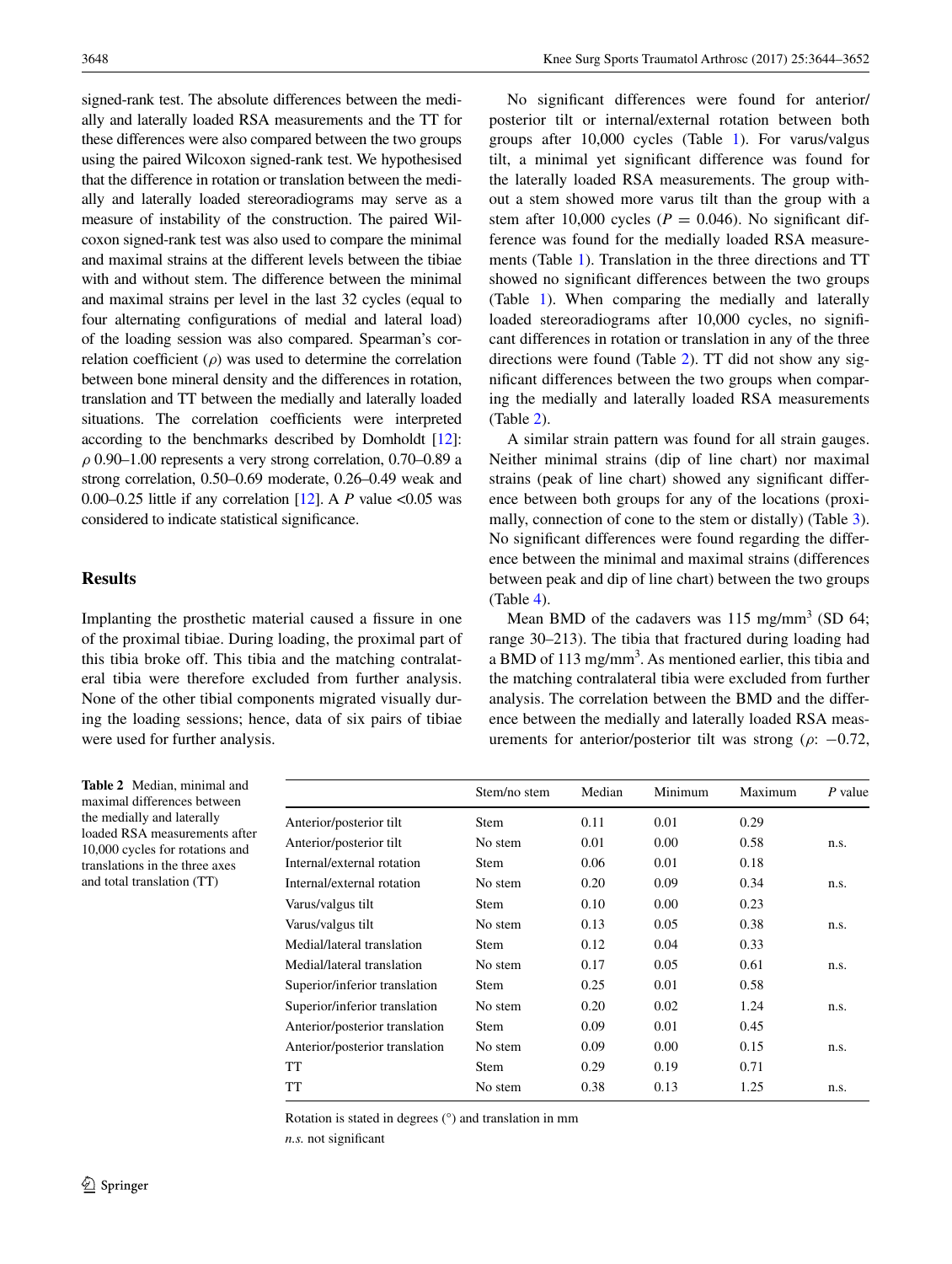<span id="page-5-0"></span>**Table 3** Median, minimum and maximum of the minimal and maximal strains measured during the last 32 cycles of the loading session

| Stem/no stem                          | Cycles | Strain                                                                      | Median   | Minimum    | Maximum | $P$ value |
|---------------------------------------|--------|-----------------------------------------------------------------------------|----------|------------|---------|-----------|
|                                       |        | Strains proximally (medial, anterior and lateral)                           |          |            |         |           |
| Stem                                  | 10,000 | Medial min                                                                  | 39.57    | $-97.62$   | 145.11  |           |
| No stem                               | 10,000 | Medial min                                                                  | 27.70    | $-153.02$  | 332.42  | n.s.      |
| Stem                                  | 10,000 | Medial max                                                                  | 76.51    | $-21.11$   | 179.40  |           |
| No stem                               | 10,000 | Medial max                                                                  | 39.57    | $-306.04$  | 129.28  | n.s.      |
| Stem                                  | 10,000 | Anterior min                                                                | 19.79    | $-142.47$  | 203.15  |           |
| No stem                               | 10,000 | Anterior min                                                                | 25.06    | $-108.17$  | 253.28  | n.s.      |
| Stem                                  | 10,000 | Anterior max                                                                | $-42.21$ | $-108.17$  | 60.68   |           |
| No stem                               | 10,000 | Anterior max                                                                | 26.38    | $-163.57$  | 150.38  | n.s.      |
| Stem                                  | 10,000 | Lateral min                                                                 | 146.42   | $-5.28$    | 1155.57 |           |
| No stem                               | 10,000 | Lateral min                                                                 | 26.38    | $-1216.25$ | 1290.12 | n.s.      |
| Stem                                  | 10,000 | Lateral max                                                                 | 178.08   | 65.96      | 736.08  |           |
| No stem                               | 10,000 | Lateral max                                                                 | 40.89    | $-817.87$  | 284.93  | n.s.      |
|                                       |        | Strains at the level of the connection of cone to stem (medial and lateral) |          |            |         |           |
| Stem                                  | 10,000 | Medial min                                                                  | 48.81    | $-282.30$  | 356.17  |           |
| No stem                               | 10,000 | Medial min                                                                  | 110.81   | $-36.94$   | 530.29  | n.s.      |
| Stem                                  | 10,000 | Medial max                                                                  | 87.06    | 60.68      | 332.42  |           |
| No stem                               | 10,000 | Medial max                                                                  | 75.19    | $-18.47$   | 1408.84 | n.s.      |
| Stem                                  | 10,000 | Lateral min                                                                 | $-7.92$  | $-124.00$  | 517.10  |           |
| No stem                               | 10,000 | Lateral min                                                                 | 7.92     | $-226.89$  | 110.81  | n.s.      |
| Stem                                  | 10,000 | Lateral max                                                                 | 34.30    | $-81.79$   | 229.53  |           |
| No stem                               | 10,000 | Lateral max                                                                 | 17.15    | $-197.87$  | 514.46  | n.s.      |
| Strains distally (medial and lateral) |        |                                                                             |          |            |         |           |
| Stem                                  | 10,000 | Medial min                                                                  | 0.00     | $-44.85$   | 274.38  |           |
| No stem                               | 10,000 | Medial min                                                                  | $-1.32$  | $-522.38$  | 44.85   | n.s.      |
| Stem                                  | 10,000 | Medial max                                                                  | 97.62    | 34.30      | 498.63  |           |
| No stem                               | 10,000 | Medial max                                                                  | 75.19    | $-2.64$    | 321.87  | n.s.      |
| Stem                                  | 10,000 | Lateral min                                                                 | $-48.81$ | $-279.66$  | 31.66   |           |
| No stem                               | 10,000 | Lateral min                                                                 | $-30.34$ | $-139.83$  | 0.00    | n.s.      |
| Stem                                  | 10,000 | Lateral max                                                                 | 27.70    | $-29.02$   | 63.32   |           |
| No stem                               | 10,000 | Lateral max                                                                 | 19.79    | $-34.30$   | 474.89  | n.s.      |

Strain is stated in micro-strains (µstrain)

*n.s.* not signifcant

*P* < 0.01), indicating that for this direction more motion was produced for lower-density bones. After exclusion of one outlier, correlation was moderate and signifcant (*ρ*: −0.64, *P* < 0.04), and little if any correlation existed for internal/external rotation and varus/valgus tilt  $[\rho: < -0.10]$ ,  $P = (n.s.)$ . There was little if any correlation between the BMD and the difference between the medially and laterally loaded RSA measurements for medial/lateral translation [*ρ*:  $-0.21$ ,  $P = (n.s.)$ ], a moderate and non-significant correlation for superior/inferior translation  $[\rho: -0.50, P = (n.s.)]$ , and a weak and non-signifcant correlation for anterior/ posterior translation  $[\rho: -0.25, P = (n.s.)]$ . The correlation between the BMD and the TT of the difference between the medially and laterally loaded measurements was moderate and non-significant  $[\rho: -0.50, P = (n.s.)]$ .

## **Discussion**

The most important fnding of the present study was that tibial components, with or without a stem, which are implanted after reconstruction of major bone defects using TM cones produce very similar biomechanical conditions in terms of stability and strain distribution. TM cones are designed to fll up bone defects during TKA. However, it is unclear whether tibial components should be implanted with or without a stem after reconstruction of bone defects (AORI 2B/3) using a TM cone. The aim was therefore to investigate stability and strain distribution of a tibial plateau reconstruction with a TM cone while the tibial component was implanted with and without a stem. We also questioned whether prosthetic stability was infuenced by BMD.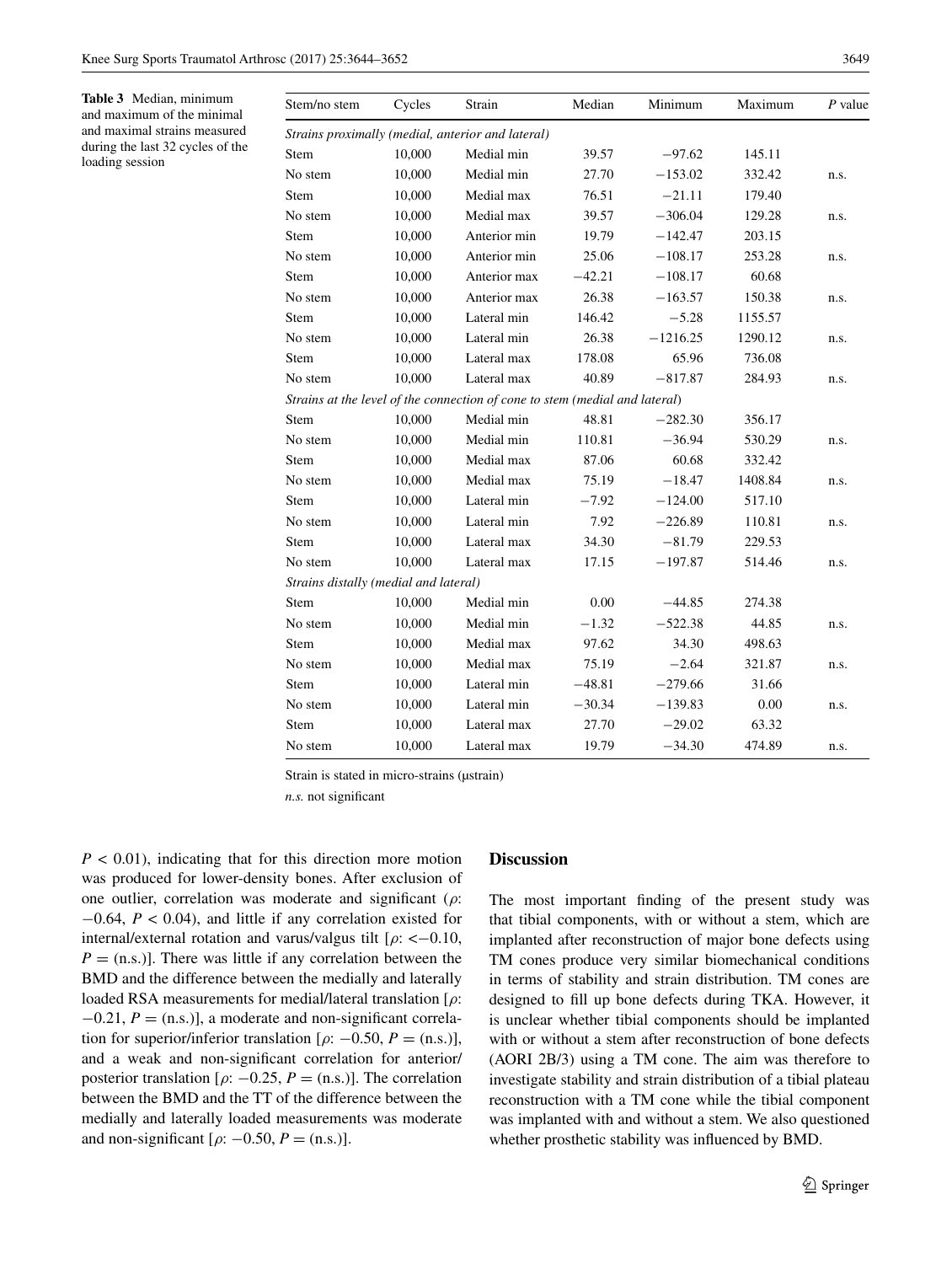| Location of<br>strain gauge | Stem/no<br>stem |       |                    | Median Minimum Maximum P value |      |
|-----------------------------|-----------------|-------|--------------------|--------------------------------|------|
| Proximal<br>medial          | Stem            |       | $-13.19$ $-176.77$ | 42.21                          |      |
| Proximal<br>medial          | No stem         | 64.64 | $-23.75$           | 203.15                         | n.s. |
| Proximal<br>anterior        | <b>Stem</b>     | 22.43 | $-68.60$           | 142.47                         |      |
| Proximal<br>anterior        | No stem         | 50.13 | $-47.49$           | 102.89                         | n.s. |
| Proximal<br>lateral         | Stem            |       | $5.28 - 271.74$    | 419.49                         |      |
| Proximal<br>lateral         | No stem         |       | $-14.51 - 398.38$  | 1005.18                        | n.s. |
| Cone-stem<br>medial         | <b>Stem</b>     |       | $-30.34$ $-377.27$ | 52.77                          |      |
| Cone-stem<br>medial         | No stem         |       | $-9.23 -878.55$    | 68.60                          | n.s. |
| Cone-stem<br>lateral        | Stem            |       | $-21.11 - 182.04$  | 287.57                         |      |
| Cone-stem<br>lateral        | No stem         |       | $-27.70$ $-461.70$ | 2.64                           | n.s. |
| Distal<br>medial            | <b>Stem</b>     |       | $-39.57 -532.93$   | 168.85                         |      |
| Distal<br>medial            | No stem         |       | $-52.77 - 844.25$  | 13.19                          | n.s. |
| Distal<br>lateral           | <b>Stem</b>     |       | $-58.04$ $-342.98$ | 0.00                           |      |
| Distal<br>lateral           | No stem         |       | $-50.13 -614.72$   | 2.64                           | n.s. |

<span id="page-6-0"></span>**Table 4** Median, minimal and maximal difference in strain between the minimal and maximal strains measured during the last 32 cycles of the loading session

Strain is stated in micro-strains (µstrain)

*n.s.* not signifcant

Results of this study showed no evidence that a stem creates beneft and improves stability when a tibial component is implanted in a TM cone. Results of RSA measurements showed no difference between both groups, indicating that both constructions are stable. To our knowledge, this is the frst study to investigate stability of a tibial reconstruction with a TM cone and a tibial component without stem extension. Results of RSA analysis only showed a signifcant difference for varus/valgus tilt of the laterally loaded RSA measurements. The cone without a stem showed more varus tilt than the cone implanted with a stem. Differences were small though. The difference between the medians of both groups was only 0.14°, and the range was 0.20° and 0.89° for tibial components with and without a stem, respectively. Since these differences were extremely small, they obviously lacked clinical signifcance. Rotations and translations in the other directions did not show signifcant differences between the two

groups. We calculated differences between the medially and laterally loaded RSA measurements, as this may also give an indication of instability, but this showed no differences either.

Advantages of using stems are resistance of the tibial component to shear loads, reduced tibial lift-off and increased stability leading to reducing micro-motion. Potential disadvantages include stress-shielding with associated reduction in BMD, risk of subsidence and loosening, periprosthetic fracture and end-of-stem pain [[31\]](#page-8-19). In vitro studies have demonstrated a decrease in proximal tibial strain and increase in strain at the distal tip of the stem when a stem was used [\[5](#page-7-3), [9](#page-7-2)]. In a study by Bourne et al. [\[5](#page-7-3)], it was concluded that tibial components should have either no short intramedullary stem or only a short one, due to negative side effects. In our study, we did not fnd differences in strain distribution between the two groups. Reason for this may be that we analysed bones with severe defects and reconstructed those with the cones. Apparently the addition of the stem did not add to stability or to load transfer; therefore, no strain increase at the tip of the stem or decrease at the proximal tibia was observed. This fnding is consistent with our results of the RSA analysis, showing that a base plate without stem in a TM cone is a stable mechanical construction.

In this study, a low BMD strongly correlated with a larger difference between the medially and laterally loaded RSA measurements for anterior/posterior tilt. We hypothesised that a greater difference between these measurements could be an indication of instability. A low BMD may thus theoretically decrease stability of the construction. Even though the correlation between the BMD and anterior/posterior tilt was strong and signifcant, maximum difference in anterior/posterior tilt was only 0.58°. Such differences are very small and not considered clinically important. For other rotations and translations, correlations with BMD ranged from moderate to weak and were non-signifcant. It is therefore assumed that the results of this study are representative. Patients who undergo rTKA in general practice tend to be older, so variety in BMD can also be expected. Moreover, analyses were done in pairs (left and right tibia) per cadaver, thereby facilitating investigation of the effect of the stem despite the variability in BMD.

This study has some limitations. First of all, design was a biomechanical in vitro study using cadaveric bone. Forces and number of cycles applied are a simplifcation of the situation in vivo. Notwithstanding, the aim of this study was to investigate stability of the proximal tibia after bone defect repair with a tibial TM cone, for which this set-up is a suitable design. Several in vivo studies have reported good short-term functional and radiological outcome after reconstruction of bone defects using TM cones in TKA with use of stem extensions [[11](#page-7-9), [18,](#page-8-20)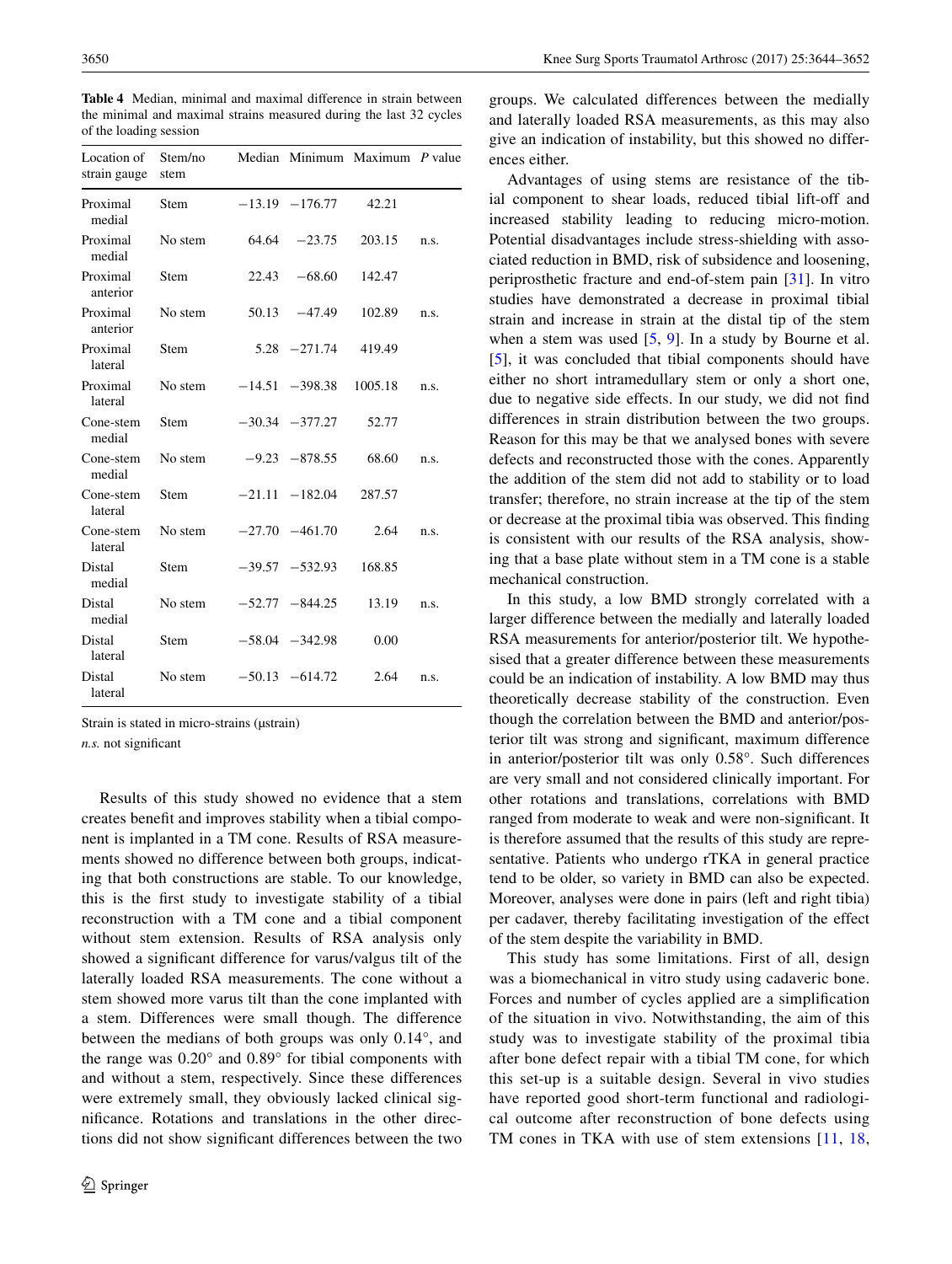[19](#page-8-21), [28,](#page-8-22) [35\]](#page-8-15). And yet, in vivo studies have to be conducted to gain insight into radiological and functional effects when a tibial component is implanted without a stem after reconstruction with a TM cone. Secondly, tibial TM cones in this study were implanted using bone cement. The porous structure of TM encourages bone ingrowth and can be implanted without the use of cement. From clinical experience, we have found that around 50 % of the implanted tibial TM cones in our hospital use bone cement. An uncemented cone has to ft exactly when implanted; otherwise, cement has to be used. Since bone ingrowth could obviously not happen in this study and TM cones are also placed using bone cement in clinical practice, we decided to implant all TM cones using bone cement. In this way, homogeneity of the procedure is achieved and one could imagine interpreting the fndings for the cementless TM cone applications as if ingrowth had occurred—as would be the case in clinical practice. Thirdly, the cadaveric bones used varied in BMD, and age of the cadavers was relatively old. This is inherent to the use of cadaveric bone, but also similar to the patient population of rTKA. BMD appeared to infuence only anterior/posterior tilt. Stability in other directions was not infuenced.

## **Conclusion**

This study suggests that additional stem extension of the tibial component may not be required. *In vivo* studies have to be performed to gain insight into the radiological and functional effects when a tibial component is implanted without a stem after reconstruction with a TM cone. If in vivo studies confrm that a stem extension is not mandatory, orthopaedic surgeons can decide not to implant a stem.

**Acknowledgments** We thank Richard van Swam, Willem van de Wijdeven and Leon Driessen of the Orthopedic Research Laboratory, Radboud University Medical Center Nijmegen, for their assistance in preparing the cadavers, implanting the prosthetic material and performing the biomechanical tests. We also thank Sanaz Berahmani of the Orthopedic Research Laboratory, Radboud University Medical Center Nijmegen, for helping with the BMD measurements.

#### **Compliance with ethical standards**

**Confict of interest** The Department of Orthopaedics, University of Groningen, University Medical Center Groningen, has received direct funding from the Anna Fonds (Oegstgeest, NL) for this study and Zimmer Biomet (Warsaw, IN, USA) has provided the instrumentation and tools for this study. The Department receives research institutional support from InSpine (Schiedam, NL) and Stryker (Kalamazoo, Mich. USA). One of the authors (ALB) will be and has been paid as a consultant by Zimmer Biomet (Warsaw, IN, USA) for purposes of education and training in knee arthroplasty.

**Ethical approval** According to the regulations of the Medical Ethical Committee of the University Medical Center Groningen ethical approval was not indicated since the study design was a cadaveric study.

**Funding** The Department of Orthopaedics, University of Groningen, University Medical Center Groningen, has received direct funding from the Anna Fonds (Oegstgeest, NL) for this study and Zimmer Biomet (Warsaw, IN, USA) has provided the instrumentation and tools for this study. The Department receives research institutional support from InSpine (Schiedam, NL) and Stryker (Kalamazoo, Mich. USA). One of the authors (ALB) will be and has been paid as a consultant by Zimmer Biomet (Warsaw, IN, USA) for purposes of education and training in knee arthroplasty.

**Informed consent** Informed consent was not applicable since the study design was a cadaveric study.

**Open Access** This article is distributed under the terms of the Creative Commons Attribution 4.0 International License ([http://crea](http://creativecommons.org/licenses/by/4.0/)[tivecommons.org/licenses/by/4.0/](http://creativecommons.org/licenses/by/4.0/)), which permits unrestricted use, distribution, and reproduction in any medium, provided you give appropriate credit to the original author(s) and the source, provide a link to the Creative Commons license, and indicate if changes were made.

## **References**

- <span id="page-7-4"></span>1. Barrack RL, Rorabeck C, Burt M, Sawhney J (1999) Pain at the end of the stem after revision total knee arthroplasty. Clin Orthop Relat Res 367:216–225
- <span id="page-7-7"></span>2. Black J (1994) Biological performance of tantalum. Clin Mater 16:167–173
- <span id="page-7-10"></span>3. Blankevoort L, Huiskes R, de Lange A (1988) The envelope of passive knee joint motion. J Biomech 21:705–720
- <span id="page-7-8"></span>4. Bobyn JD, Stackpool GJ, Hacking SA, Tanzer M, Krygier JJ (1999) Characteristics of bone ingrowth and interface mechanics of a new porous tantalum biomaterial. J Bone Joint Surg Br 81:907–914
- <span id="page-7-3"></span>5. Bourne RB, Finlay JB (1986) The infuence of tibial component intramedullary stems and implant-cortex contact on the strain distribution of the proximal tibia following total knee arthroplasty. An in vitro study. Clin Orthop Relat Res 208:95–99
- <span id="page-7-0"></span>6. Bush JL, Wilson JB, Vail TP (2006) Management of bone loss in revision total knee arthroplasty. Clin Orthop Relat Res 452:186–192
- <span id="page-7-5"></span>7. Christie MJ (2002) Clinical applications of trabecular metal. Am J Orthop (Belle Mead NJ) 31:219–220
- <span id="page-7-6"></span>8. Cohen R (2002) A porous tantalum trabecular metal: basic science. Am J Orthop (Belle Mead NJ) 31:216–217
- <span id="page-7-2"></span>9. Completo A, Fonseca F, Simoes JA (2008) Strain shielding in proximal tibia of stemmed knee prosthesis: experimental study. J Biomech 41:560–566
- <span id="page-7-1"></span>10. Conditt MA, Parsley BS, Alexander JW, Doherty SD, Noble PC (2004) The optimal strategy for stable tibial fxation in revision total knee arthroplasty. J Arthroplasty 19:113–118
- <span id="page-7-9"></span>11. Derome P, Sternheim A, Backstein D, Malo M (2014) Treatment of large bone defects with trabecular metal cones in revision total knee arthroplasty: short term clinical and radiographic outcomes. J Arthroplasty 29:122–126
- <span id="page-7-11"></span>12. Domholdt E (1997) Physical therapy research In: Principles and applications. WB Saunders, Philadelphia